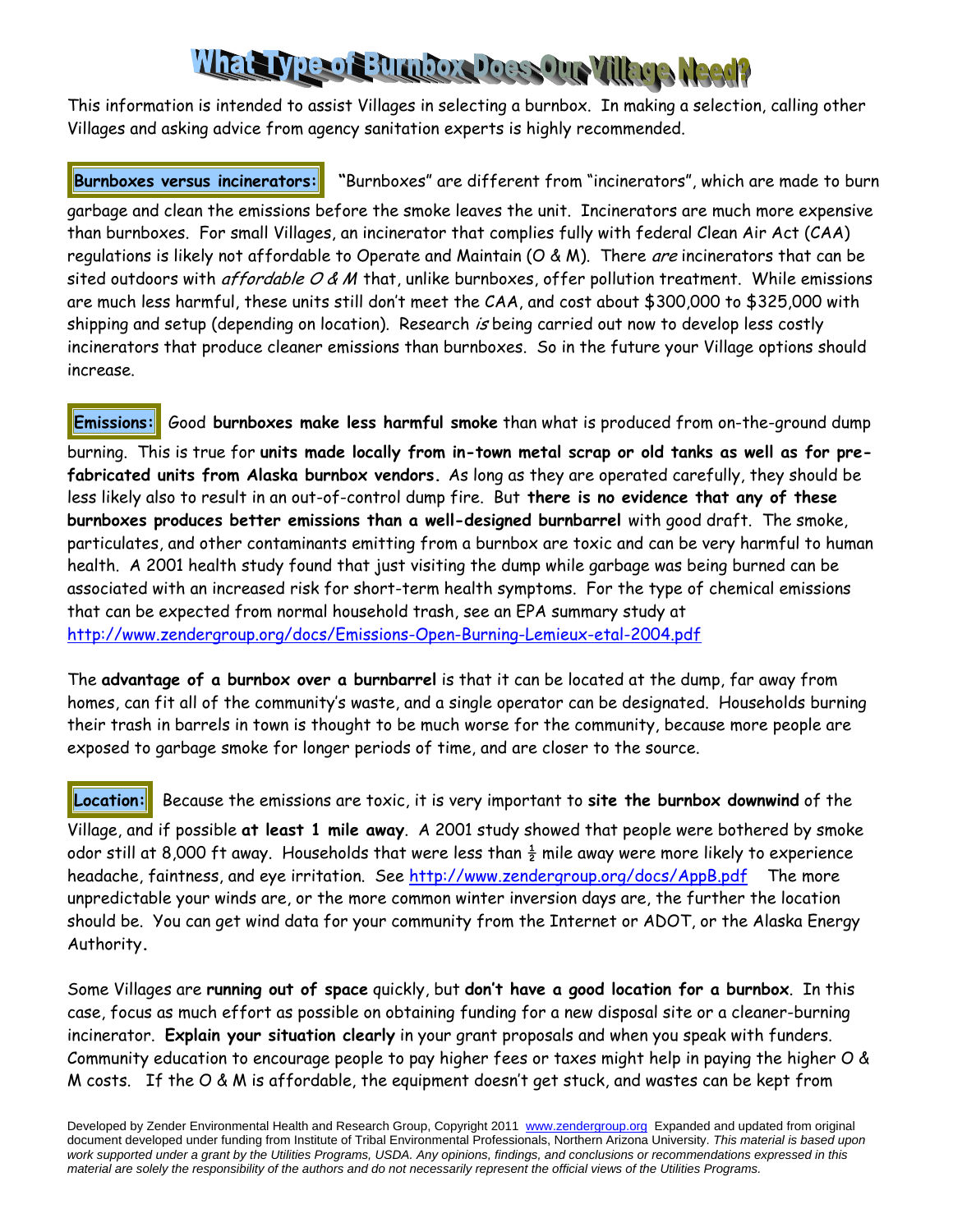falling into the river, compacting wastes to minimize the dump "footprint" is likely the best interim option in terms of public health. If you don't have the equipment, you can seek funds for a track loader and shed. Developing backhauling, recycling, and waste reduction programs, as well as prohibiting project construction wastes, will help as well.

**Solving wind problems:** If the wind normally blows the wrong direction for just a few days in a row, you can **make your burnbox large enough** to hold the wastes until the wind is favorable. If you have predominant winds in one direction in the winter, and another direction in the summer, think about getting **two burnboxes for two locations**. Or you can **make or purchase a burnbox that can be easily moved.** 

**Operator masks and public safety:** At the burnbox, the emissions are toxic to breathe and are even

bad for you if it contacts your skin. It is very important for the operator to wear a proper mask when working with a burnbox. It is also important for the community to not load their own trash into a burning or smoldering box. Ideally, residents should not be allowed in the dump during the entire burn, which will take from 2 – 10 hours typically. As the smoke gets diluted with the air, the amount of contaminants and particulates that people breathe lessens. But with dumps that are close to town, the toxicity may still be high enough to cause health problems. If residents are regularly bothered by the dump smoke in town, or regularly experience congestion, coughing, etc. from the smoke, the burnbox is too close. If possible, try burning at night, when more people (especially Elders and children) are indoors.

**Hazardous wastes:** Although the emissions will still be toxic, you can make it much healthier for the environment and residents if you do not burn hazardous wastes, or wastes that contain heavy metals like lead, mercury, cadmium, and chromium. Where are these metals found? In electronic goods like computers, batteries, TV's, radios, and cell phones. Also try to keep as much plastic, Styrofoam, and rubber out. It is not easy to sift through household bags, but separating out wastes that stick out will help. For a list of wastes that are prohibited from burning under State regulations, see

http://www.zendergroup.org/docs/overview\_burning\_wastes.pdf

**Education:** Community awareness of how trash can turn into chemicals that harm the environment is important. Backhauling electronic items, not using used oil or accelerants to start the burnbox fire, reducing plastics, and starting a household hazardous waste exchange shed will all result in much cleaner emissions from burnboxes. Many common household items contain chemicals (see http://www.zendergroup.org/docs/health\_effects\_burning\_trash.pdf ), so starting a community sharing/"thrift" store to avoid burning these items will reduce emission hazards, as will eating more subsistence foods, buying less packaging, reusing items, and stopping junk mail. Finally, remember the community is only at risk if they **contact the smoke/fumes** - breathing it, eating it (e.g. by ash settling on drying racks, berries or not washing hands after being in smoke), or touching it (absorbing through the skin).

**More on burning and burnboxes:** For more on operating and tips, and some contacts for Villages that have various burnboxes, visit http://www.zendergroup.org/burnbox.html and http://www.zendergroup.org/burning.html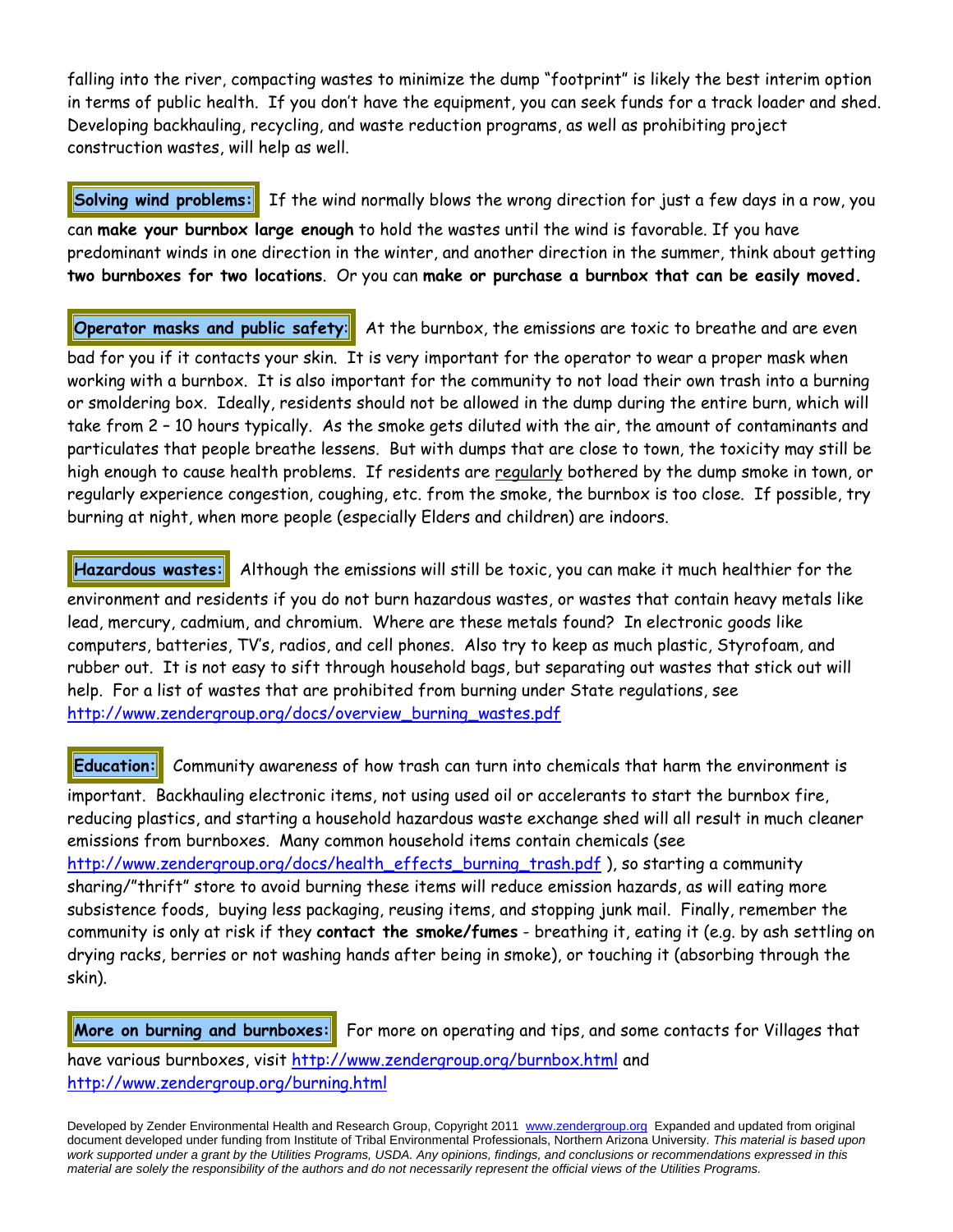### **Considerations In Selecting Between General Burn Box Types**

| <b>Issue</b>                                                                                                        | Pre-fabricated burnbox, with cage-top, drive-<br>through model                                                                                                                                                                                                                                                                                                                    | Pre-fabricated burnbox,<br>enclosed with stack                                                                                                                                                                   | <b>Locally-made burnbox</b><br>(typically old tanks, scrap<br>metal, Connexes, etc. but<br>can also ship in needed<br>design materials) |
|---------------------------------------------------------------------------------------------------------------------|-----------------------------------------------------------------------------------------------------------------------------------------------------------------------------------------------------------------------------------------------------------------------------------------------------------------------------------------------------------------------------------|------------------------------------------------------------------------------------------------------------------------------------------------------------------------------------------------------------------|-----------------------------------------------------------------------------------------------------------------------------------------|
| Ease in emptying unit<br>of ash                                                                                     | Much better - can just push out with heavy<br>equipment. This is a primary advantage if you<br>have heavy equipment to use each day.                                                                                                                                                                                                                                              | Must tilt box (comes with long<br>leveraged handle) and ash<br>spills out. Can use Bobcat to<br>tilt bigger units. Likely a more<br>dirty job.                                                                   | Can be made to push out,<br>tilt, or shovel out.<br>Free designs similar to sold<br>units are available from<br>ANTHC.                  |
| <b>Ease in transferring</b><br>ash to monofill,<br>sacks, or other                                                  | Same                                                                                                                                                                                                                                                                                                                                                                              | Same                                                                                                                                                                                                             | Same                                                                                                                                    |
| <b>Heavy Equipment</b><br>needed                                                                                    | Yes                                                                                                                                                                                                                                                                                                                                                                               | No                                                                                                                                                                                                               | Depends on design.                                                                                                                      |
| <b>Gravel or "road mat"</b><br>pad to support<br>equipment, and area<br>for equipment<br>turnaround and<br>storage. | Pad would be needed before could use the box.<br>Pad should be large enough for equipment<br>operation and unit. Also, storage shed for<br>heavy equipment is mandatory in colder areas<br>to assure long-term use.                                                                                                                                                               | $No - use of the box could$<br>begin as soon as it is set up.<br>Comes with dolly to relocate it.                                                                                                                | Depends on design.                                                                                                                      |
| Start-up fuel for burn                                                                                              | No, according to vendor.                                                                                                                                                                                                                                                                                                                                                          | Typically recommended for<br>quickest, hottest burn.                                                                                                                                                             | Depends on design.                                                                                                                      |
| <b>Heavy Equipment O</b><br>& M                                                                                     | Yes (if heavy equipment is not used, then the<br>primary advantage of this burnbox is lost)                                                                                                                                                                                                                                                                                       | No                                                                                                                                                                                                               | Depends on design.                                                                                                                      |
| <b>Operational changes</b><br>if heavy equipment<br>gets stuck in tundra,<br>or breaks down                         | Manual shoveling out of ash - with no tipping<br>floor, etc.                                                                                                                                                                                                                                                                                                                      | No change, would still dump<br>out ash.                                                                                                                                                                          | Depends on design.                                                                                                                      |
| <b>Transferring wastes</b><br>up to the unit                                                                        | Same - whichever method is safest and<br>sustainable by Village                                                                                                                                                                                                                                                                                                                   | Same - whichever method<br>safest and sustainable by<br>Village                                                                                                                                                  | Same                                                                                                                                    |
| Loading wastes in<br>unit                                                                                           | Much easier - self-haul is easier to manually<br>load, pushing wastes in with heavy equipment is<br>easy. Disadvantage is that wastes are not likely<br>to be checked without operator motivation or<br>without using additional time. Self-haul into<br>burnbox should not be allowed as a Village<br>practice without extensive education on harm of<br>burning certain wastes. | Must be hand-loaded.<br>Advantage is that loads will be<br>automatically checked more<br>(e.g. lead-acid batteries,<br>computers, etc. can be<br>spotted and pulled).                                            | Depends on design.                                                                                                                      |
| <b>Allowed frequency of</b><br><b>burn</b>                                                                          | Generally need is less frequent due to larger<br>size, but depends on population versus size<br>ordered. Thus, potential for lower staff hours,<br>but higher risk of odors, animal attraction, if not<br>burned regularly.                                                                                                                                                       | Depends on population versus<br>size ordered. Largest is for<br>about 450 people, so that two<br>or more units would be<br>needed for more residents.<br>Multiple units offer flexibility in<br>burn operations. | Depends on design.                                                                                                                      |
| <b>Worker safety</b>                                                                                                | Unclear. Heavy equipment operation carries<br>risks, but so does manual loading. The<br>likelihood and outcome for exploding wastes<br>(e.g. aerosol cans) is unclear, but see waste<br>monitoring.                                                                                                                                                                               | Unclear. See to left.                                                                                                                                                                                            | See to left.                                                                                                                            |